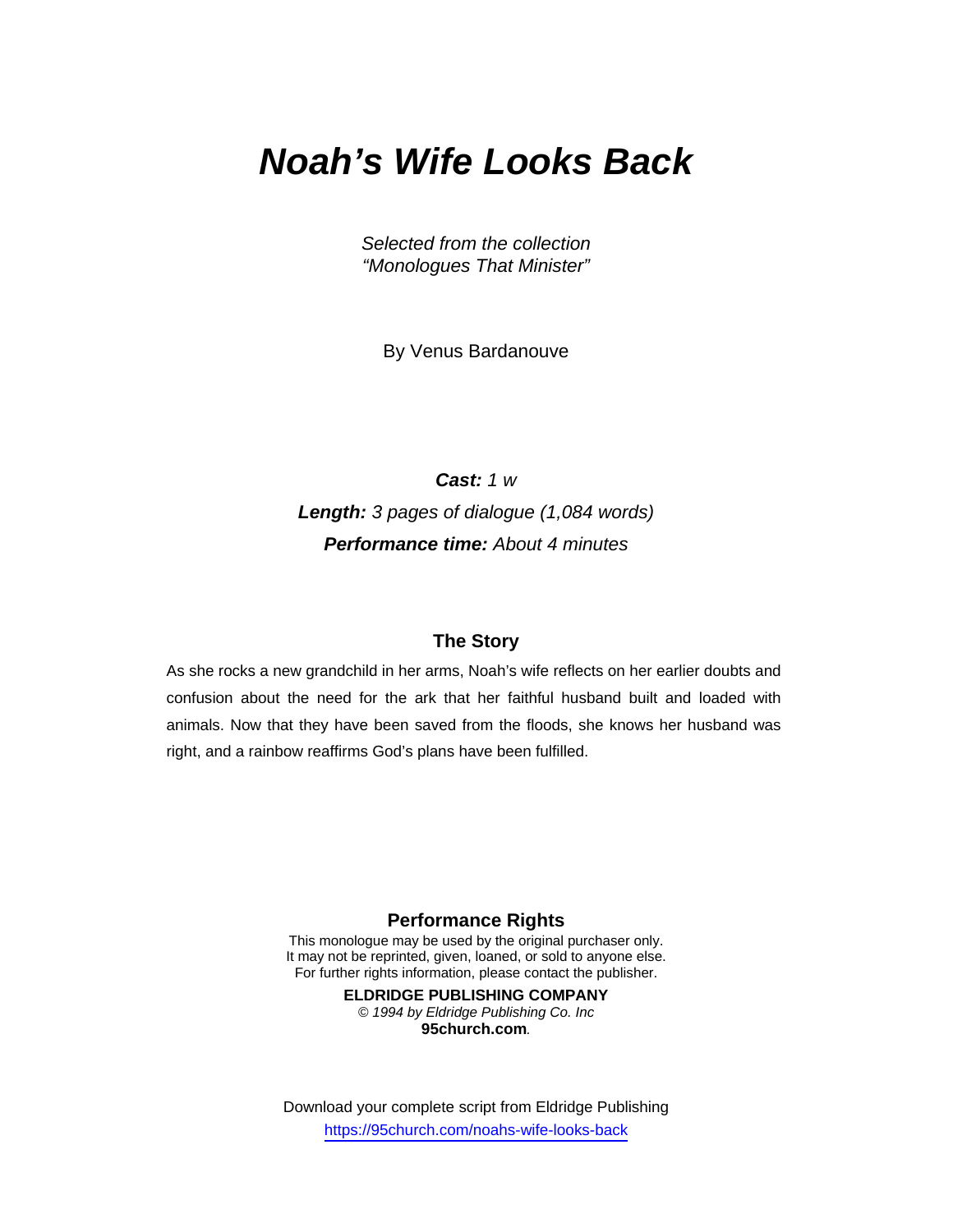## **NOAH'S WIFE LOOKS BACK**

*(A monologue on our sometimes bewildered reactions to God's plans. Based on Genesis 6:5-22; 7:1-24; 8:1-22; 9:1-19; 10:2.)* 

**Character:** Noah's wife. **Setting:** Bench or stool needed. **Costuming:** Simple Biblical. **Stage Directions:** Noah's wife carries doll completely wrapped in a blanket to represent a new baby.

#### **MONOLOGUE**

*(AT RISE: NOAH'S WIFE enters, humming softly to the baby she carries. She sits and gently pats and rocks the baby to and fro as she talks.)* 

So now we have you, Gomer, our first little grandson. How we welcome you! And very soon you will have playmates. Both of your uncles' wives will soon have babies, too. God is really blessing us - as always. *(Looks up.)* You told us to multiply and replenish the earth, God, and *(Laughs gently.)* we are really beginning to do just that. And, not only are our sons and their wives having babies, but all the animals are having young now, too. They are moving out further and further on the earth now. *(Pause, thinking.)* It's so good to see young things again. There were no young ones on the ark - no young animals and no little grandchildren. *(Hugs baby.)* 

*(Remembering.)* The ark! What an experience that was! From the time Noah came into the house years ago and announced he was going to build it, life was never dull. I will never forget the faces of our sons, Ham, Shem, and Japheth, when he told them that we were all going to begin gathering gopher wood and other materials and were going to build a huge boat. I must have looked as dismayed as the boys. I said, "Noah, have you lost your mind!? A boat! What in the world are you going to build a big boat for?" And our sons echoed my question.

Noah said, "Well, it does seem a bit strange, but God has told me to build an ark - a very big ark." I remember he sat down and looked at us as though he couldn't believe what he was saying either. He then told us very sorrowfully that God was going to destroy all living things on the earth, except those that would be saved in the ark. *(Walks around, patting baby and remembering.)*